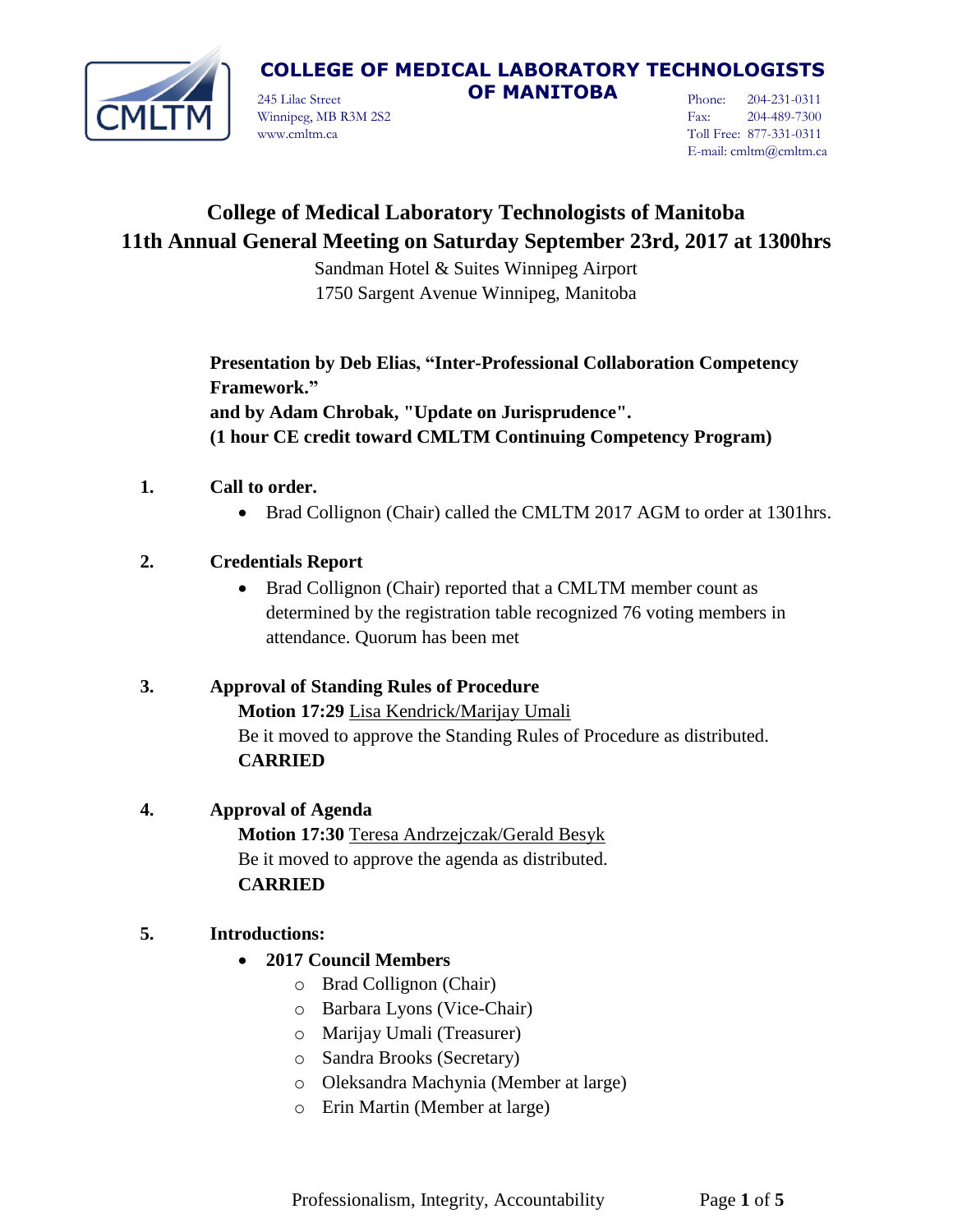

245 Lilac Street **OF MANITOBA** Winnipeg, MB R3M 2S2 www.cmltm.ca

Phone: 204-231-0311 Fax: 204-489-7300 Toll Free: 877-331-0311 E-mail: cmltm@cmltm.ca

## **2017 Committee Chairs**

- o Tracey Pronyk-Ward (Board of Assessors)
- o Linda Schroeder (Continuing Competency Committee)
- o Bonnie Grahame (Inquiry Committee)
- o Melanie Grafton (Complaints Committee)

#### **Public Representatives**

- o Robert Young
- o Robert Harvey
- o Leanne Matthes

#### **Guests**

- o Vera Chernecki (Parliamentarian)
- o Robert Jonuk (Honorary Member)
- o Luis Martinez (Honorary Member)
- **Students**
	- o (none present)

#### **6. Introduction of Parliamentarian**

Vera Chernecki will act as the 2017 AGM Parliamentarian.

#### **7. Introduction of Scrutineers**

 Robert Young, Robert Harvey, and Leanne Matthes will carry out the scrutineer's duties.

#### **8. Chair's Address**

• Brad Collignon (Chair) addressed the membership.

#### **9. Registrar's Report**

• Adam Chrobak (Registrar/CEO) addressed the membership.

#### **10. 2016 Annual General Meeting Minutes (previously approved by Council)**

- There were no questions from the floor regarding the 2016 AGM minutes.
- **11. Questions regarding 2016 Annual Report (previously approved by Council).** There were no questions from the floor regarding the 2016 Annual Report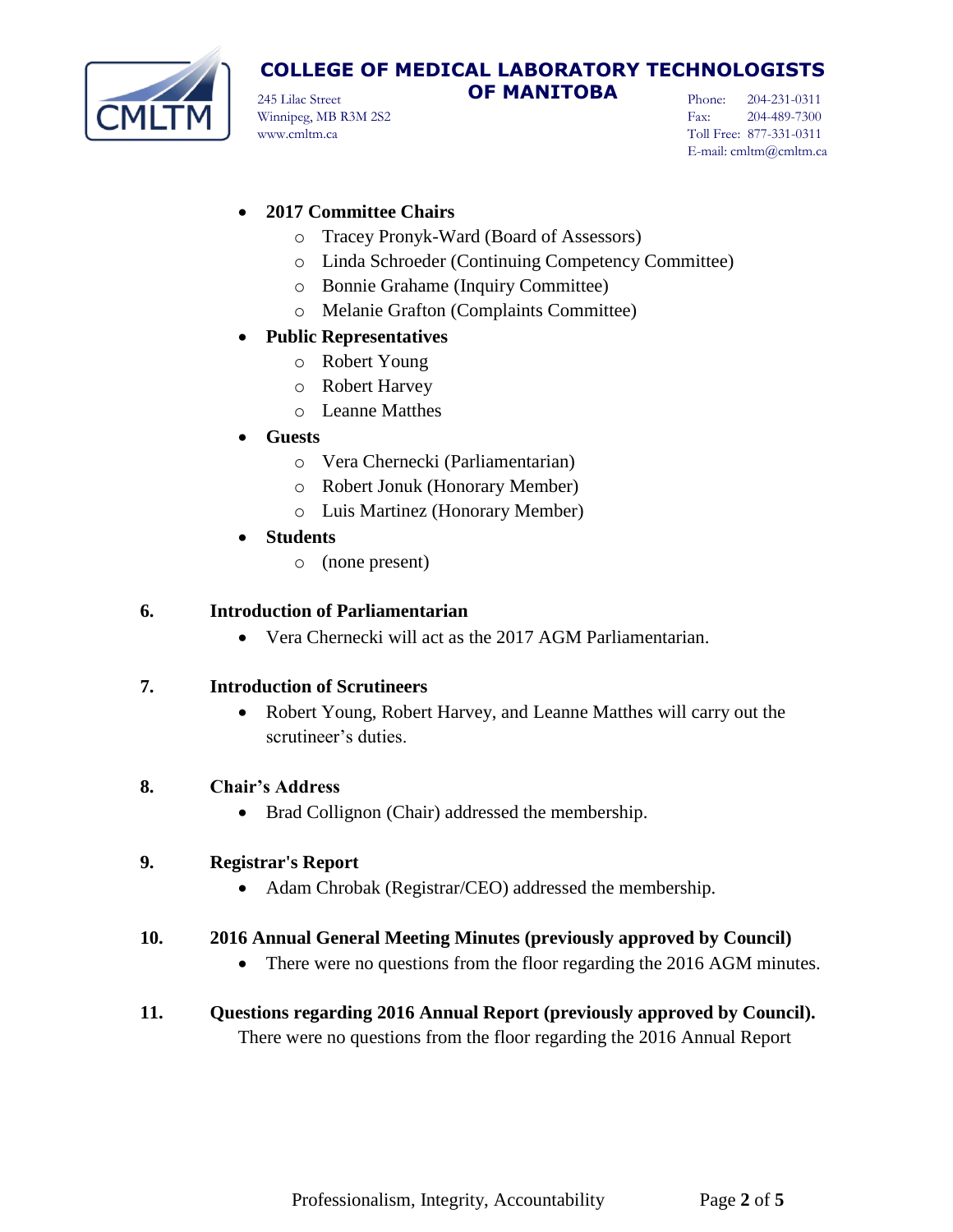

## **COLLEGE OF MEDICAL LABORATORY TECHNOLOGISTS**  245 Lilac Street **OF MANITOBA**

Winnipeg, MB R3M 2S2 www.cmltm.ca

Phone: 204-231-0311 Fax: 204-489-7300 Toll Free: 877-331-0311 E-mail: cmltm@cmltm.ca

- **12. 2017 Audited Financial Statements/Auditor's Report (previously approved by Council)**
	- The 2017 CMLTM Audited Financial Statements were circulated with the Annual General Meeting notice and Agenda.
	- There were no questions regarding the Audited Financial Statements.

## **13. Appointment of Auditor MOTION 17:31** Helen Connelly/Gerald Besyk Be it moved that MNP LLP be appointed as the auditor for the 2017 CMLTM financial audit. **CARRIED**

## **14. Proposed By-Law Changes**

## **Motion 17:32** Thomas Walus/Arlene Ramos

Be it moved that the proposed By-Law changes to, Article V: Election of the Council, items 1.2, 1.6 and Article VI: Council Members, items 1.1, be approved as presented.

**CARRIED For 73 Against 3**

## **15. Nomination Committee Report (Election Results)**

- Oleksandra Machynia (Member at Large) announced that the Council has received two (1) nominations for Division One and one (2) nomination for Division Two. The following are the results of the election:
	- o Tannu Sayed Division 1
	- $\circ$  Erin Martin Division 2
	- $\circ$  Sajjid Janjua Division 2

## **16. 2017 CMLTM New Grad Award**

 Brad Collignon reported the winner of the 2017 CMLTM New Grad Award; Danielle McAllister. The winning essay was published in the CMLTM Fall 2017 Newsletter.

### **17. Further Business**

**At this time, items may be brought forth for future consideration by Council.**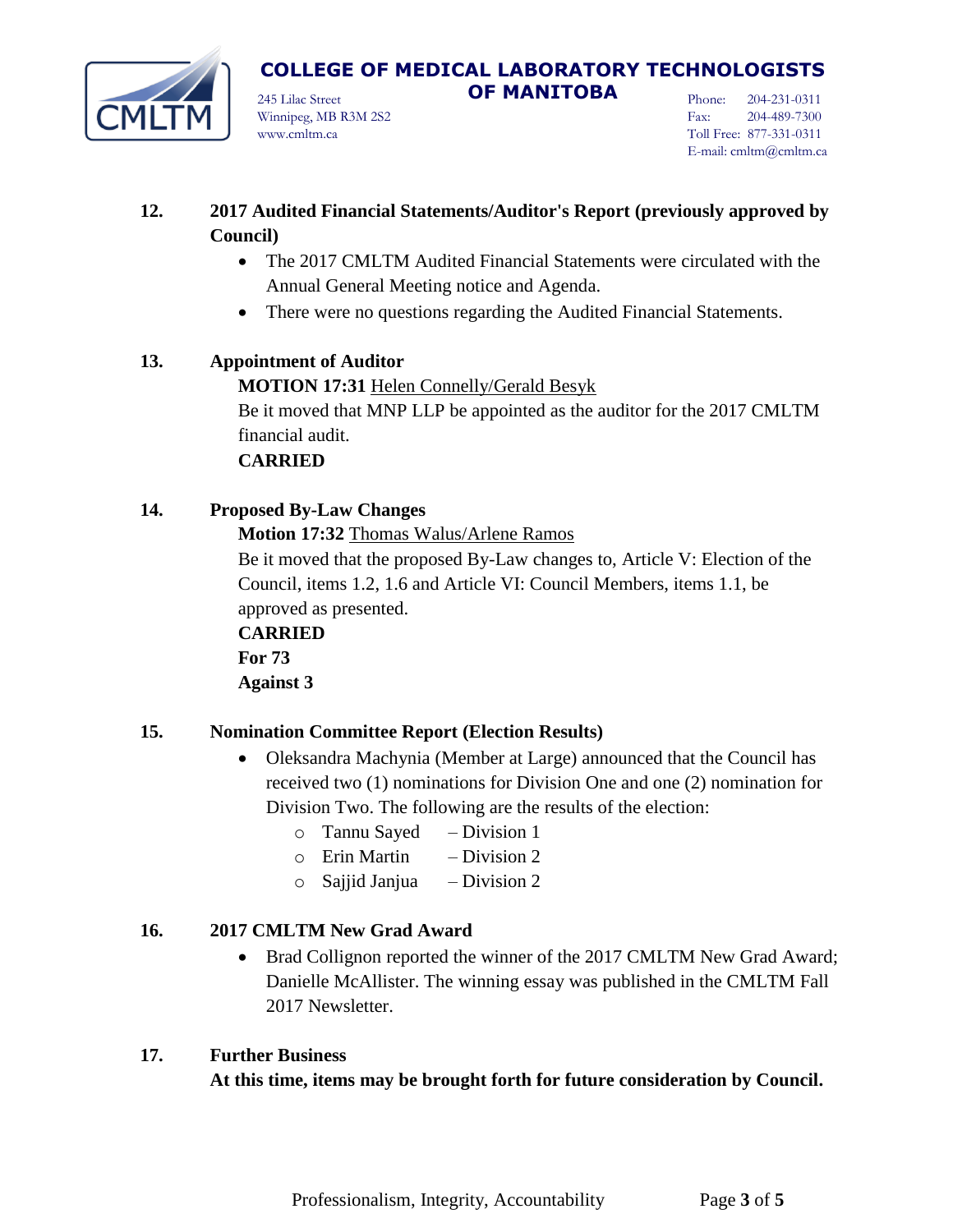

245 Lilac Street **OF MANITOBA** Winnipeg, MB R3M 2S2 www.cmltm.ca

Phone: 204-231-0311 Fax: 204-489-7300 Toll Free: 877-331-0311 E-mail: cmltm@cmltm.ca

- **Joanne Procyshyn** Requested a breakdown of the CMLTM 2016 expenses presented in the pie chart.
	- o Brad Collingnon (*response*), The audited financial statements were included the 2016 CMLTM Annual Report.
- **Michele Sykes**  Put forth to Council that new graduates should not be included in the continuing competency audits or their mentoring time be included in the audit.
	- o Linda Schroeder (*response*), Asked for clarification regarding what was meant by "mentoring". New grads are only required to submit their self-assessment and resume. They are not expected to have the hours. Asking a new graduate to submit their portfolio emphasizes the importance of having their portfolios started and ready for the future.
		- Michele Sykes (*response*), Mentoring refers to the time spent with a mentor over coffee, etc. to discuss being an MLT and what it is like to work in the labs. Put forth that this time should be included in the portfolio for both parties.

## **Motion 17:33** Michele Sykes/Susan Gribben

Be it moved that Council consider altering the auditing practices to remove any new MLT's, those with 1 year or less, from the randomly generated list of members. If not possible, I propose that in lieu of a formal audit, mentorship or coaching that occurs in the workplace to be recognized to meet the College's mission of public protection.

## **CARRIED**

- **Daniele Bernier –** Requested to open the CMLTM New Grad Award to other graduates who are not exclusively from Red River College (such as from BCIT, etc.).
	- o Sandy Brooks (*question*), Does this include those who recently finished the exam, such as IEMLTs?
		- Daniele Bernier (*response*), It is up to Council, but her motion is not for IEMLTs who are not trained in Canada.
	- o Arlene Ramos *(question)*, Will these BCIT students be working in Manitoba afterwards? What is the guarantee that an out of Manitoba graduate will continue working here afterwards?
		- Daniele Bernier (*response*), It will be up to Council to decide to approve this, but Manitoba residents are going out to BCIT and returning to live and work within Manitoba. There is no